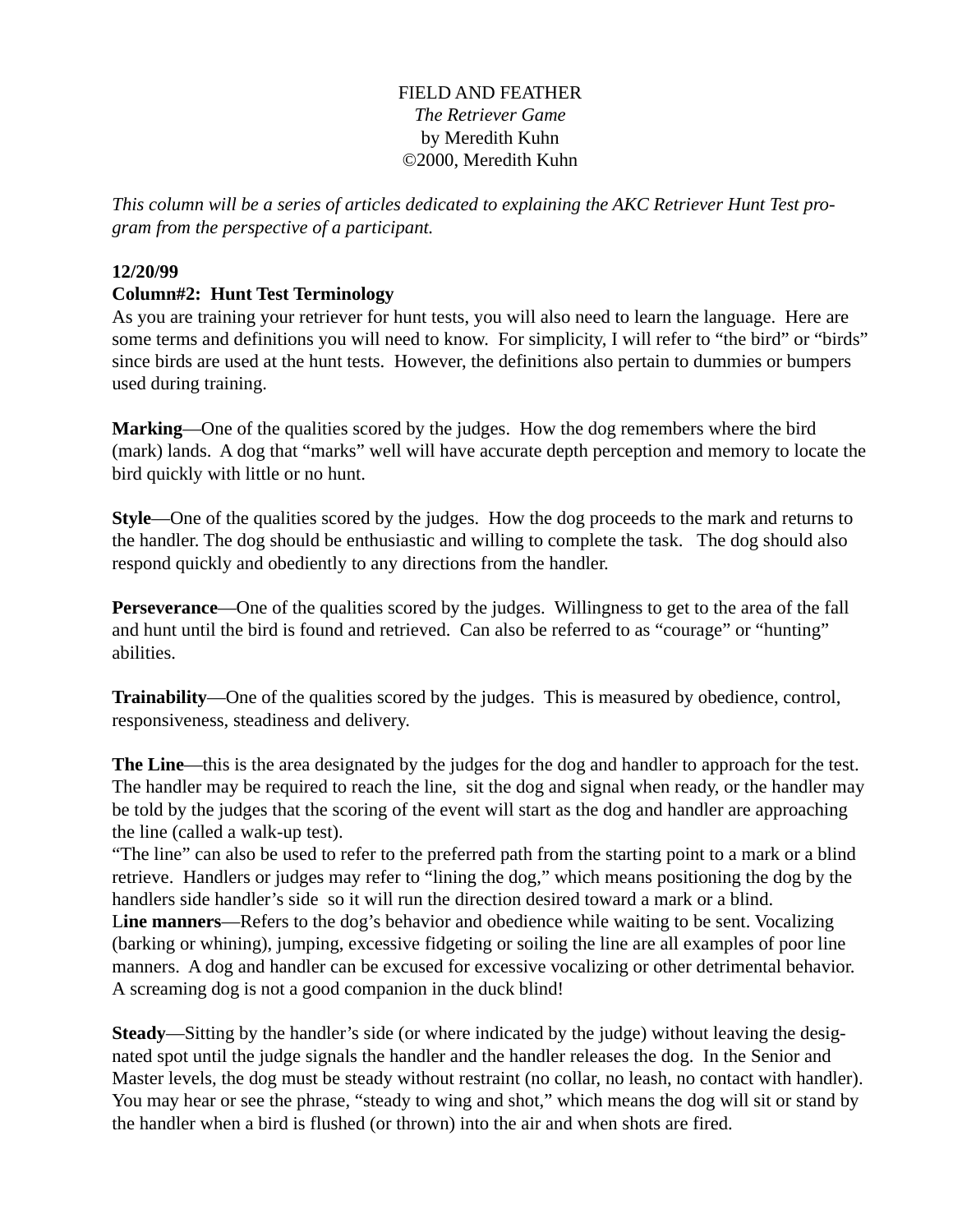**Mild restraint**—Only allowed at the Junior level. Junior dogs may be brought to the line wearing a flat collar or a check cord and the handler may lightly hold the collar or check cord until signaled by the judge to release the dog.

**Check cord**—A leash or light-weight lead of some sort that is lightly looped around the dog's neck (or through the flat collar) and held by the handler. When the judge signals that the handler may release the dog, one end of the cord is dropped to let the dog go while the lead falls free of the dog and is kept by the handler.

**Mark**—Used to describe a retrieve that a dog sees in the air and often sees as it falls and hits the ground.

**Single (or single mark)**—when one bird is shot/thrown in view of the dog.

**Double**—when one bird is shot/thrown, the dog watches, the fall, then another bird is shot/thrown. The dog is instructed to pick up one mark, then return to the handler, deliver the bird and then the dog is sent for the second bird.

**Triple—**When the dog watches three birds be shot and thrown one after the other. The dog must remember where the birds landed and must pick them up in the order the handler chooses.

**Deliver to hand—This is used to describe how the dog should return with the bird. The dog must** carry the bird lightly (no chewing), return to the handler and hold the bird until the handler signals the dog to release the bird into the handler's hand. The release should be easy and smooth—no tug of war or repeated dropping and picking up by the dog. IF THE DOG DROPS THE BIRD, THE DOG MUST PICK THE BIRD BACK UP AND DELIVER TO THE HANDLER. If the handler picks the bird up from the ground, or touches the bird on the ground, the handler and dog will be disqualified. The bird must be "fit for human consumption," which means not eaten, chewed or damaged by the dog.

**Area of the fall-**Used to describe the place where the bird has fallen to the ground and the adjacent area around the bird. The dog should go to the area of the fall and establish a hunt to find the bird without leaving the area of the fall.

**Establish a hunt—**When the dog goes to the area of the fall for the bird, but does not find the bird immediately, the dog gets into the area and starts to use its nose to locate the bird. This is perfectly acceptable behavior. However if the hunt becomes to broad, so it is out of the area of fall as established by the judges, the judges may score the dog lower on perseverance or marking (remembering where the bird landed).

**Creeping**—This is when the dog slowly inches from the handler's side (or from the designated starting point) a few steps at a time or, by scooting or creeping along the ground as the birds are being shot/thrown, but the dog does not break. Judges will determine at what point the creeping is too far away from the handler and may ask the handler to re-heel the dog before releasing the dog for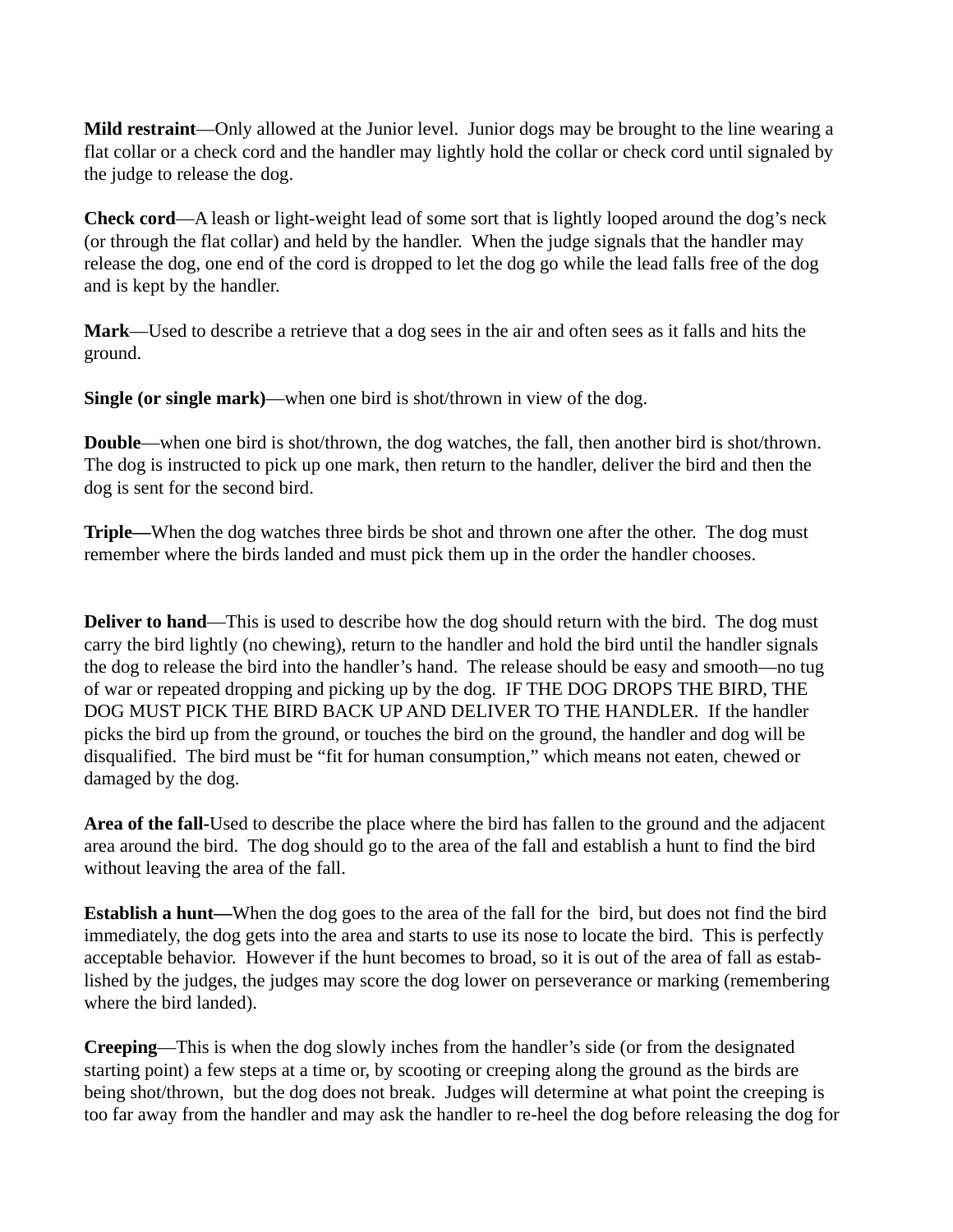the retrieve.

**Break or breaking**—This is when a dog that is being judged (either at the line or during the honor) goes for the bird before the judge has instructed the handler to release the working dog (as opposed to the honor dog). If a working dog breaks or an honoring dog breaks the breaking dog is disqualified.

**Controlled break**—In Junior and Senior levels, the dog may have a controlled break. If the dog leaves for the birds before being released by the handler, but the handler is able to stop the dog by whistle or voice command, the dog and handler will be allowed to finish the series. Yelling NO! is not an acceptable command for stopping the dog. Most handlers will use HEEL! or HERE! to have the dog return to the handler. Judges will also establish an acceptable distance for the controlled break to occur within. If the dog is beyond that point before the handler recalls the dog, or if the dog does not respond to the handler's commands, the dog and handler will be disqualified. Controlled breaks are not allowed at the Master level.

**Honor**—Dogs running at the Senior and Master levels must honor another dog's retrieve. The judges will define a spot where the honoring dog must stay, with its handler, while birds are shot for the working dog. The dog may be sitting or lying down, but the handler may not touch the dog or use any threatening voice or body language to intimidate the dog into staying. The handler may speak to the dog in low tones throughout the honor, as long as this does not interfere with the working dog and its handler.

**Recast**—When a dog makes a start toward a marked fall, but stops within a short distance (usually 15 feet) and returns to—or is called back by—its handler. The dog is then sent again to retrieve the mark. This is allowed at the Junior or Senior level if the recast seems to be due to confusion by the dog as to whether it was actually released to retrieve or not.

**Switching**—This is when the dog has gone to the area of one fall and has established a hunt, but then leaves that area and goes to the area of another fall. This can happen on a multiple retrieve (double, triple, etc.) or can happen if a dog has retrieved one single, is sent for a second single but after establishing a hunt, returns to where the first single was retrieved. This is a disqualification.

**Blinking**—When a dog goes to the area of the fall, finds the mark, but refuses to pick it up.

**Blind**—Used to describe a bird that is on the ground, but the dog did not see it in the air or where it landed. However, the handler and the judges know where the bird is. The dog "runs a blind" when the dog is sent by the handler and is guided by hand signals and whistle commands to where the bird is. The dog then retrieves the bird to the handler.

**Blind or Holding blind—**Used to describe a structure usually made out of camouflage materials. It can be used to keep the dog from seeing the test as the dog progresses to the line, or it can be used as a hunting blind would be, with the handler behind the blind and the dog on the outside of the blind so the dog can see the marks.

**Popping**—When a dog is sent for a mark or a blind, runs part of the way, but then turns, and sits or stands, looking at its handler for instruction. This can be considered a lack of perseverance or